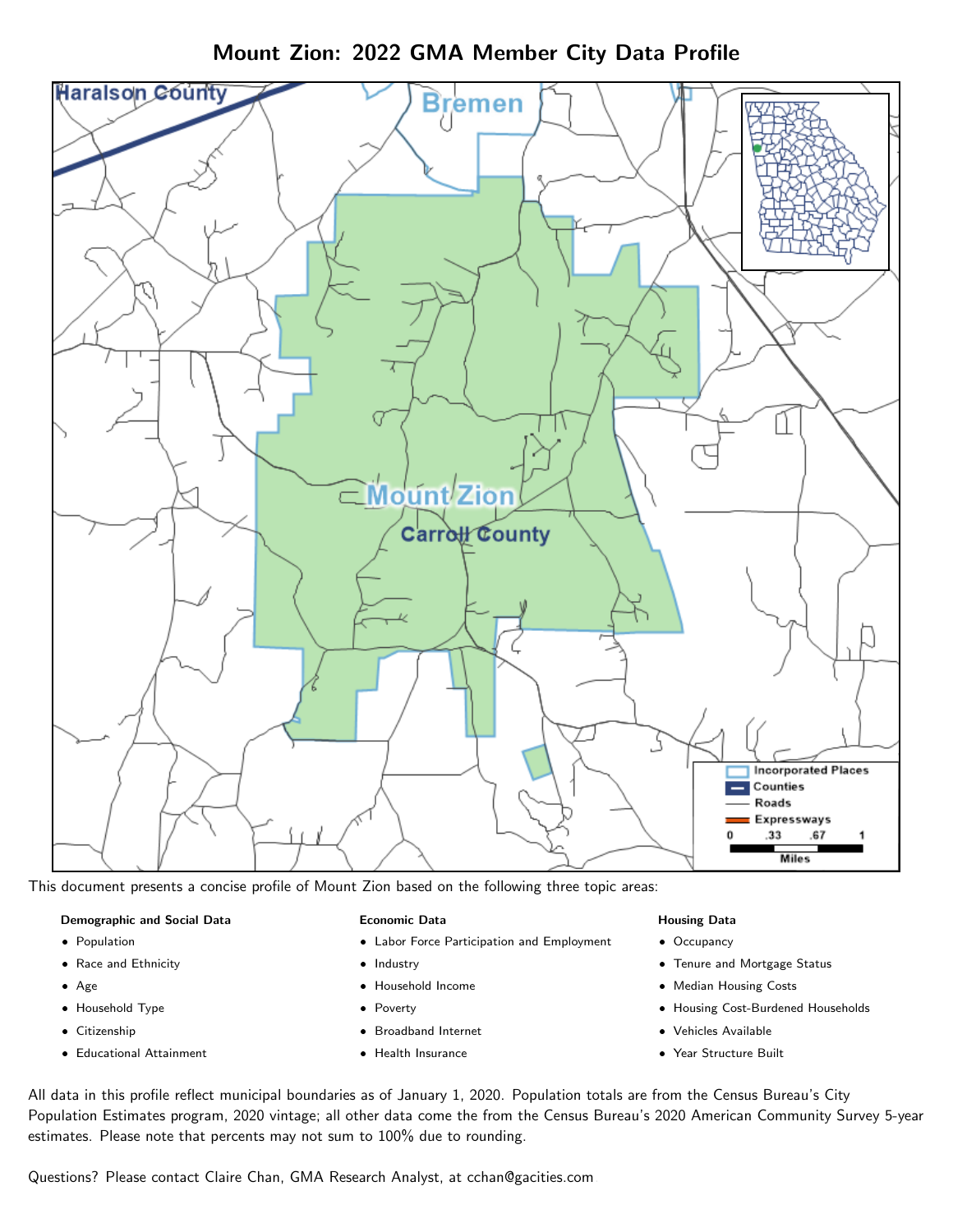# Mount Zion: Demographic and Social



0% 2% 4% 6% 8% 10% 12% 12% 10% 8% 6% 4% 2% Male **Female** 85 and over 80-84 75-79 70-74 65-69 60-64 55-59 50-54 45-49 40-44 35-39 30-34 25-29 20-24 15-19 10-14 5-9 Under 5

## **Citizenship**

Age



Source: American Community Survey, 2020 5-year estimates, table B05002 Source: American Community Survey, 2020 5-year estimates, table B15002

### Race and Ethnicity



Source: U.S. Census Bureau, City Population Estimates, 2020 vintage Source: American Community Survey, 2020 5-year estimates, table B03002

## Household Type



Source: American Community Survey, 2020 5-year estimates, table B01001 Source: American Community Survey, 2020 5-year estimates, table B11001

## Educational Attainment



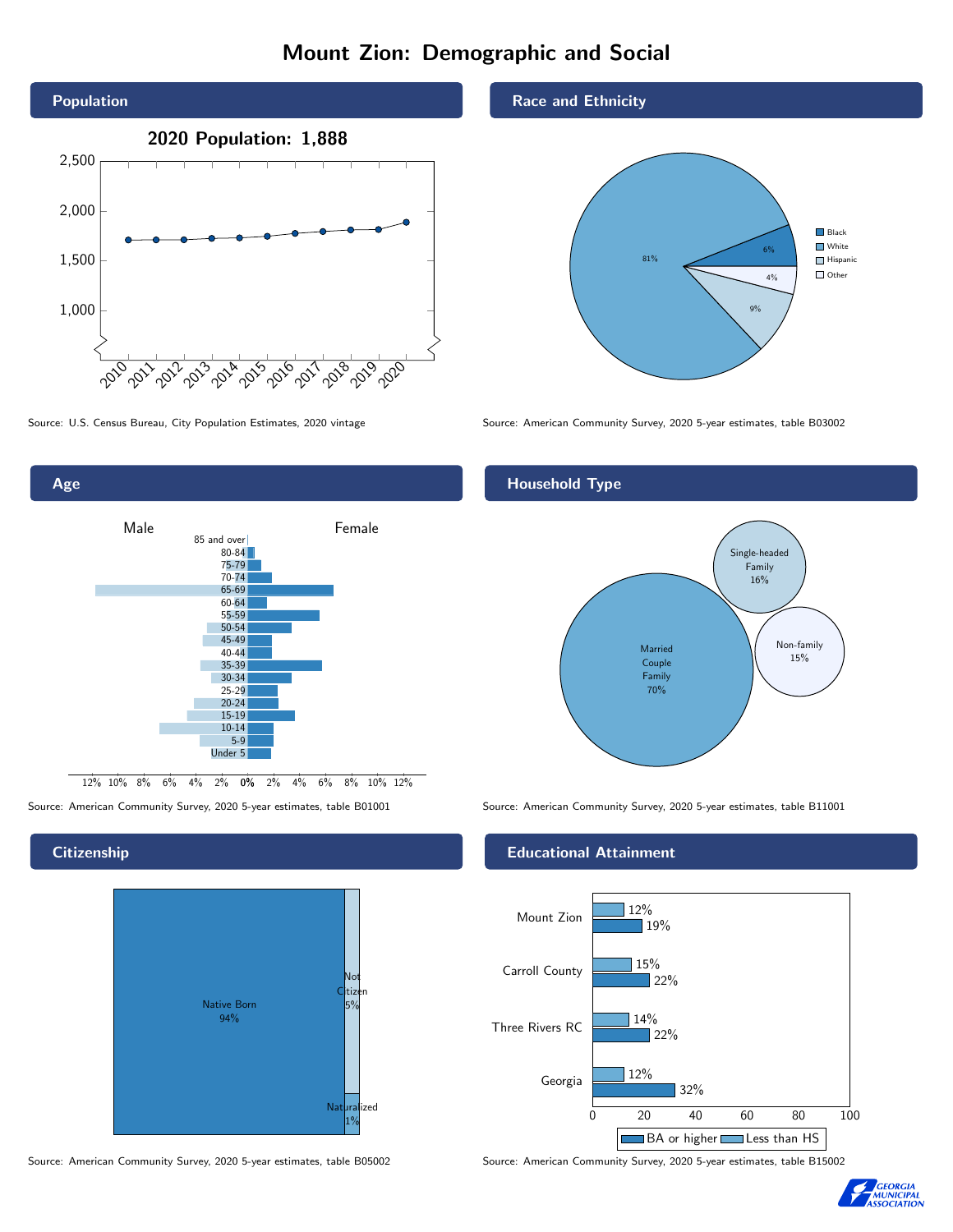# Mount Zion: Economic



Source: American Community Survey, 2020 5-year estimates, table B23001 Note: Unemployment rate is based upon the civilian labor force.

## Industry

| Agriculture, forestry, fishing and hunting, and mining      | 2%    |
|-------------------------------------------------------------|-------|
| Construction                                                | 18%   |
| Manufacturing                                               | 24%   |
| <b>Wholesale Trade</b>                                      | $1\%$ |
| Retail Trade                                                | 8%    |
| Transportation and warehousing, and utilities               | 3%    |
| Information                                                 | $0\%$ |
| Finance and insurance, real estate, rental, leasing         | $1\%$ |
| Professional, scientific, mgt, administrative, waste mgt    | $4\%$ |
| Educational services, and health care and social assistance | 22%   |
| Arts, entertainment, recreation, accommodation, food        | 12%   |
| service                                                     |       |
| Other services, except public administration                | $2\%$ |
| Public administration                                       | 3%    |

Source: American Community Survey, 2020 5-year estimates, table C24030



Source: American Community Survey, 2020 5-year estimates, tables B19013 and B19025 Source: American Community Survey, 2020 5-year estimates, table B17010



## Poverty



## Health Insurance



Source: American Community Survey, 2020 5-year estimates, table B28002 Source: American Community Survey, 2020 5-year estimates, table B18135